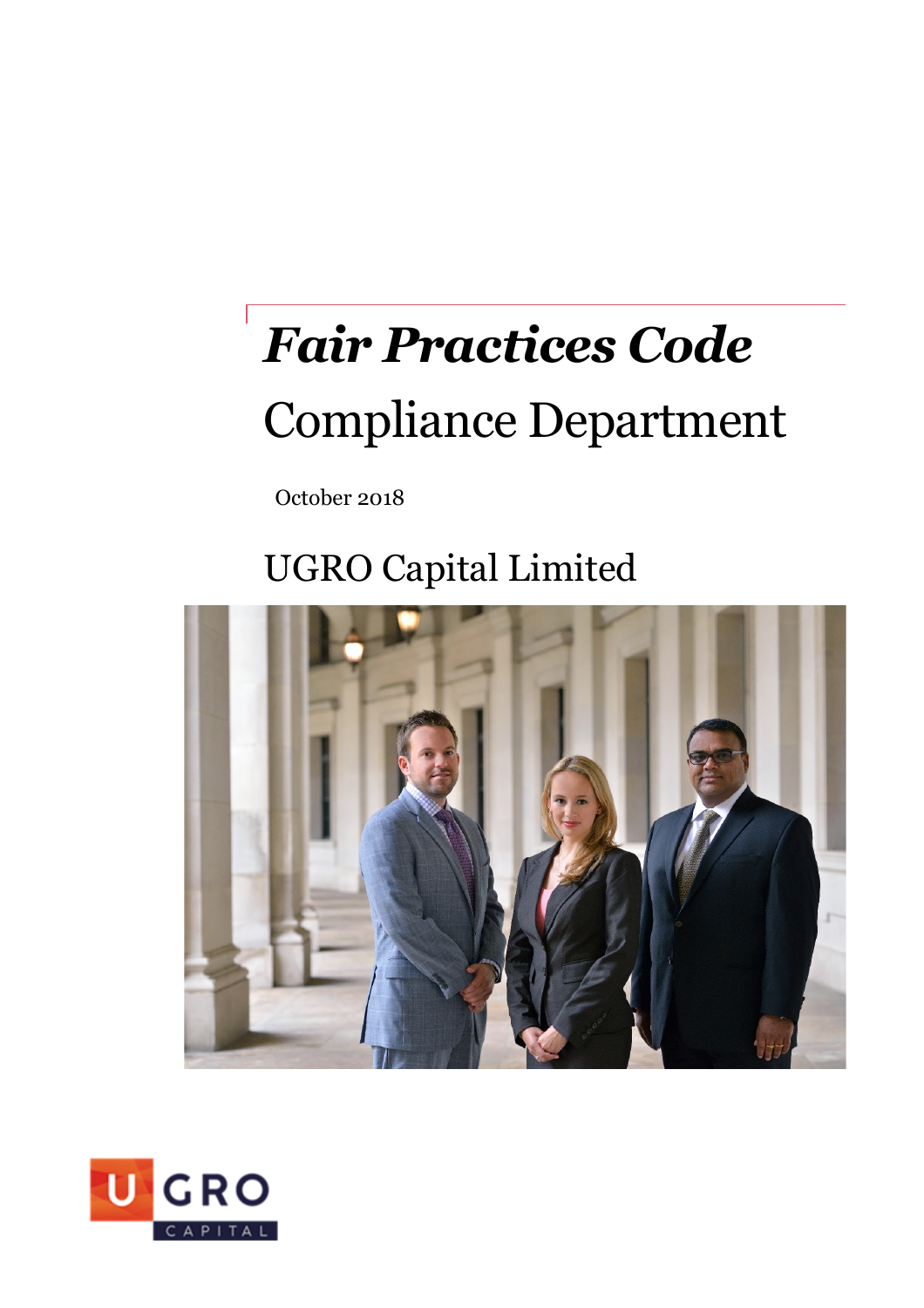### *Table of Contents*

| $\mathbf{1}$   | Introduction                                                           | 3 |
|----------------|------------------------------------------------------------------------|---|
| $\overline{2}$ | Principles and Practices                                               |   |
|                | Loan applications and processing<br>2.1                                |   |
|                | 2.2 Loan appraisal                                                     | 4 |
|                | Disbursement of loans including changes in terms and conditions<br>2.3 | 5 |
| 3              | General                                                                | 6 |
|                | 3.1 Confidentiality                                                    | 6 |
|                | 3.2 Interest Rates                                                     | 6 |
|                | Other general aspects<br>3.3                                           | 6 |
| $\overline{4}$ | Grievance Redressal                                                    |   |
|                | Review of the Code                                                     |   |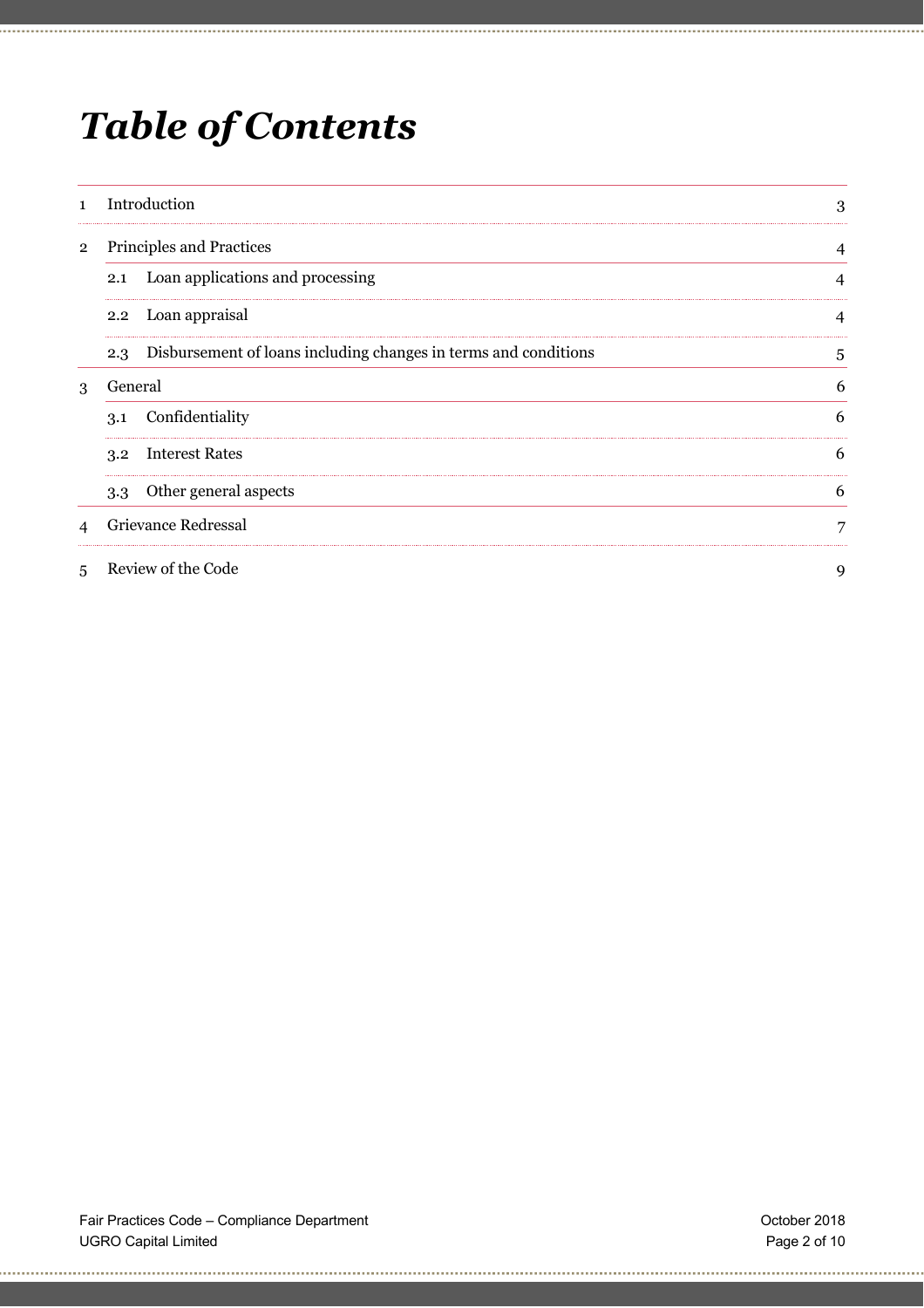## *1 Introduction*

The Fair Practice Code (hereinafter referred to as 'the Code') has been drafted in line with the Master Circular-Fair Practice Code' issued by the Reserve Bank of India on July 01, 2015 - RBI/2015-16/16 DNBR (PD) CC.No.054/03.10.119/2015-16.

The Code covers general principles and practices followed by UGRO Capital Limited (hereinafter referred to as 'the Company') in serving our customers. It has been formulated to ensure –

- Fair and transparent practices in dealing with the customers
- Fair relationship with the customers
- Regulatory compliance with regard to customer interaction
- Robust customer grievances redressal mechanism

The Code will be applicable to all the categories of products and services offered by the Company and also apply to our related operations such as customer sourcing, loan processing, loan servicing and collection activities.

The Code has been approved by the Board of Directors in the meeting dated 2 November 2018**.**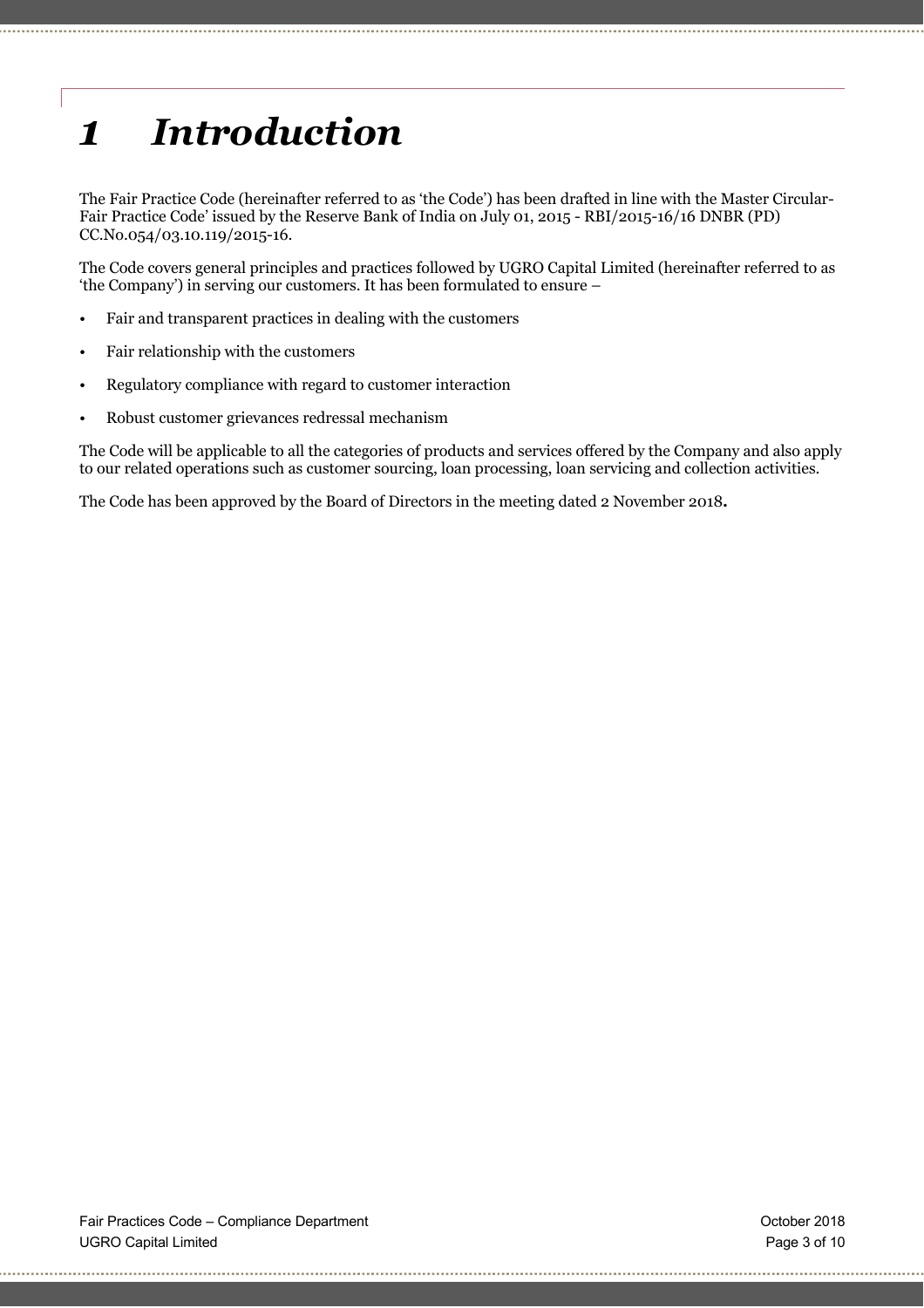### *2 Principles and Practices*

The principles and practices followed by the Company has been categorized as per the following key components in the credit lifecycle.



#### *2.1 Loan applications and processing*

- All communications to the borrowers shall be in the vernacular language or in a language as understood by them.
- Loan application forms shall include all necessary information which affects the interest of the borrower, so that a meaningful comparison with the terms and conditions offered by other NBFCs can be made and informed decision can be taken by the borrower.
- Loan application form shall enlist the list of mandatory documents required to be submitted by the borrower, along with the application form, while applying for any of the credit facilities offered by the company.
- Loan application form will include the rate of interest charged and rationale for charging different rate of interest to different categories of borrowers. The rates of interest and the approach for gradation of risks shall also be made available on the company's website.
- On receipt of loan application, the Company shall give an acknowledgment to the borrower. Preferably, the time frame within which loan applications will be disposed of should also be indicated in the acknowledgement.
- The Company shall verify the loan applications within a reasonable period of time and if additional details/ documents are required, it will accordingly intimate the borrowers.

#### *2.2 Loan appraisal*

- All the loan applications will be fairly assessed in line with the company's board approved credit policies and procedures.
- The Company shall convey in writing to the borrower in the vernacular language as understood by them, the amount of loan sanctioned along with the terms and conditions including annualized rate of interest and method of application thereof and keep the acceptance of these terms and conditions by the borrower on its record. The penal (additional) interest to be charged for late repayment shall be explicitly highlighted in bold in the loan agreements.
- In case of loan rejection the same shall also be communicated in writing to the borrowers in the language as understood by them.
- A copy of loan agreement along with a copy of all enclosures quoted in the loan agreement shall be provided to the borrower in the language as understood by them.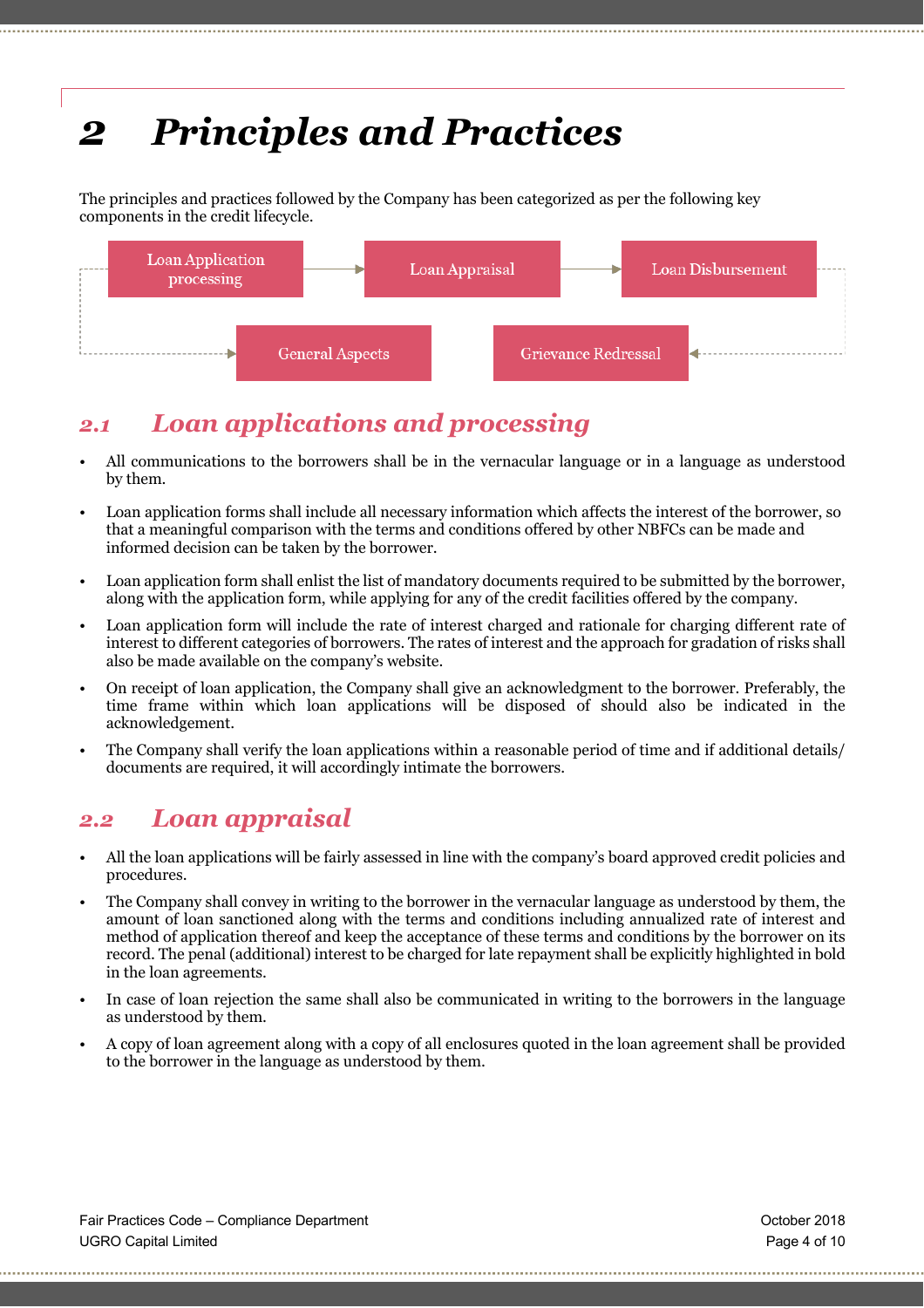#### *2.3 Disbursement of loans including changes in terms and conditions*

- The company will ensure timely disbursement of loans as per the agreed terms and conditions.
- Any changes in interest rates and charges will take effect prospectively. A suitable clause to this effect shall be explicitly highlighted in the loan agreement.
- The Company shall furnish a copy of the loan agreement as understood by the borrower along with a copy each of all enclosures quoted in the loan agreement to all the borrowers at the time of sanction / disbursement of loans.
- The company shall give a notice in writing to the borrower, in a language as understood by them, of any change in the terms and conditions including disbursement schedule, interest rates, service charges, prepayment charges, etc.
- The decision to recall/ accelerate payment or performance under the agreement shall be in consonance with the loan agreement.
- All securities pertaining to the loan shall be released on repayment of all dues or on realization of the outstanding amount of loan subject to any legitimate right or lien for any other claim the Company may have against the borrower. If such right of set off is to be exercised, the borrower shall be given notice about the same with full particulars about the remaining claims and the conditions under which the company is entitled to retain the securities till the relevant claim is settled/ paid.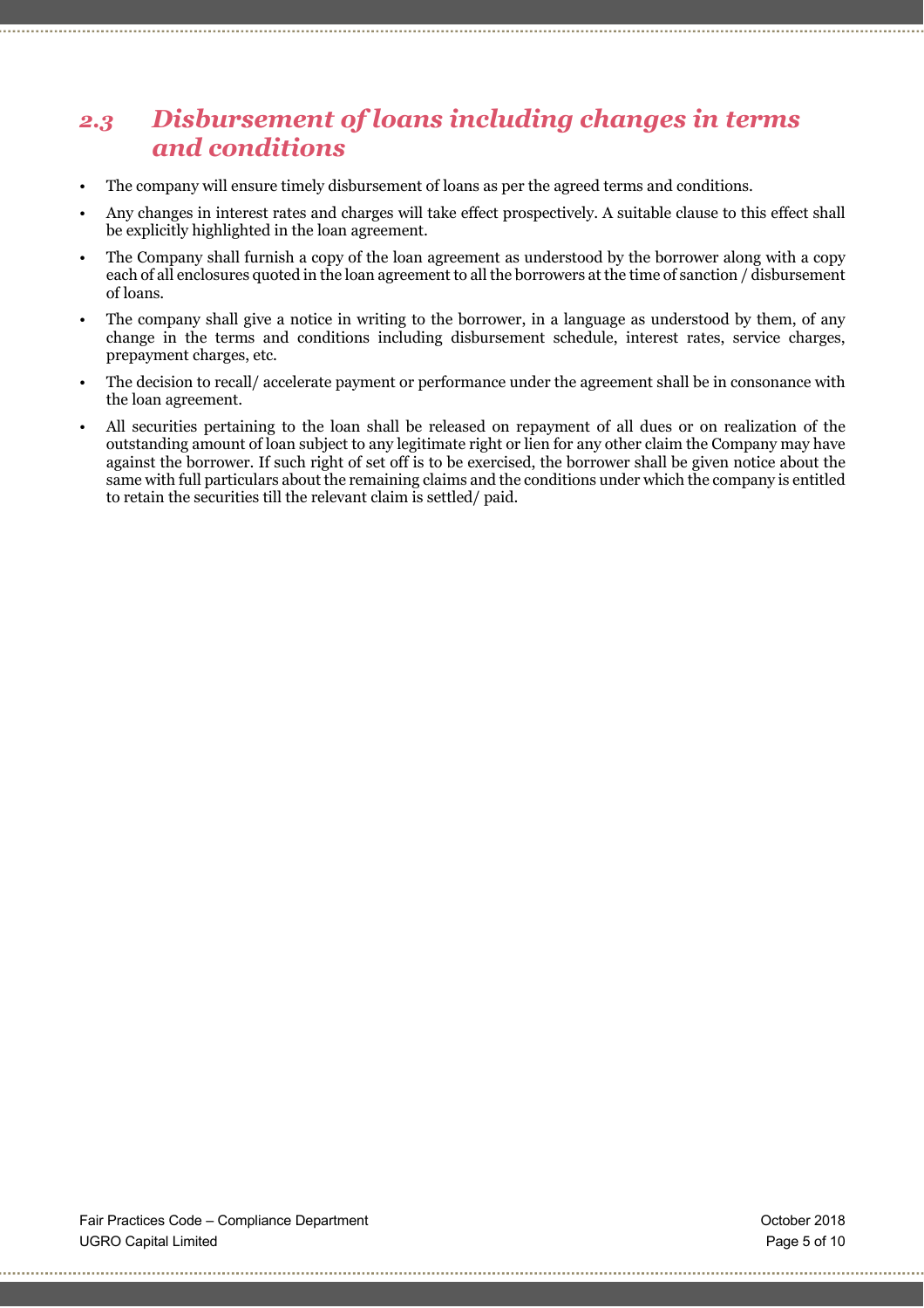## *3 General*

#### *3.1 Confidentiality*

The Company shall respect the privacy of the customers and all the communication with the customers will be in a polite manner. Unless authorized by the customer, the Company shall not disclose the transaction details to any third party, except in following cases:

- Disclosure required under any statute or regulation.
- Public obligation to disclose such information
- If it is in the interest of the Company to make such disclosure to any bank/ financial institution/ group companies and associate companies. (E.g. fraudulent transactions, suspicious transactions, etc.)

#### *3.2 Interest Rates*

- To ensure that customers are not charged excessive interest rates, the Company has formulated a Pricing Policy which details out the interest rate model adopted by the company which factors in cost of funds, margin and risk premium, etc. to determine the rate of interest to be charged for loans and advances.
- The rate of interest and the approach for gradations of risk and rationale for charging different rates of interest to different categories of borrowers shall be disclosed to the borrower or customer in the application form and communicated explicitly in the sanction letter. The information is also hosted on the Company's website.
- The rates of interest shall be annualized rates.
- The Company shall not charge foreclosure charges/ pre-payment penalties on all floating rate term loans sanctioned to individual borrowers.

#### *3.3 Other general aspects*

- The Company shall not interfere in the affairs of the borrower except for the purposes provided in the terms and conditions of the loan agreement, unless new information, not earlier disclosed by the borrower, has come to the notice of the lender.
- The request for transfer of borrower account should be received in writing from the borrower. In case of transfer of borrower account the consent or otherwise i.e. objection of the Company, if any, shall be conveyed within 21 days from the date of receipt of such request. Such transfer shall be as per transparent contractual terms in consonance with the law.
- For recovery of loans, the Company will not resort to undue harassment viz. persistently bothering the borrowers at odd hours, use of muscle power for recovery of loans etc. For this, the Company shall provide adequate training to the staff members to deal with the customers in an appropriate manner.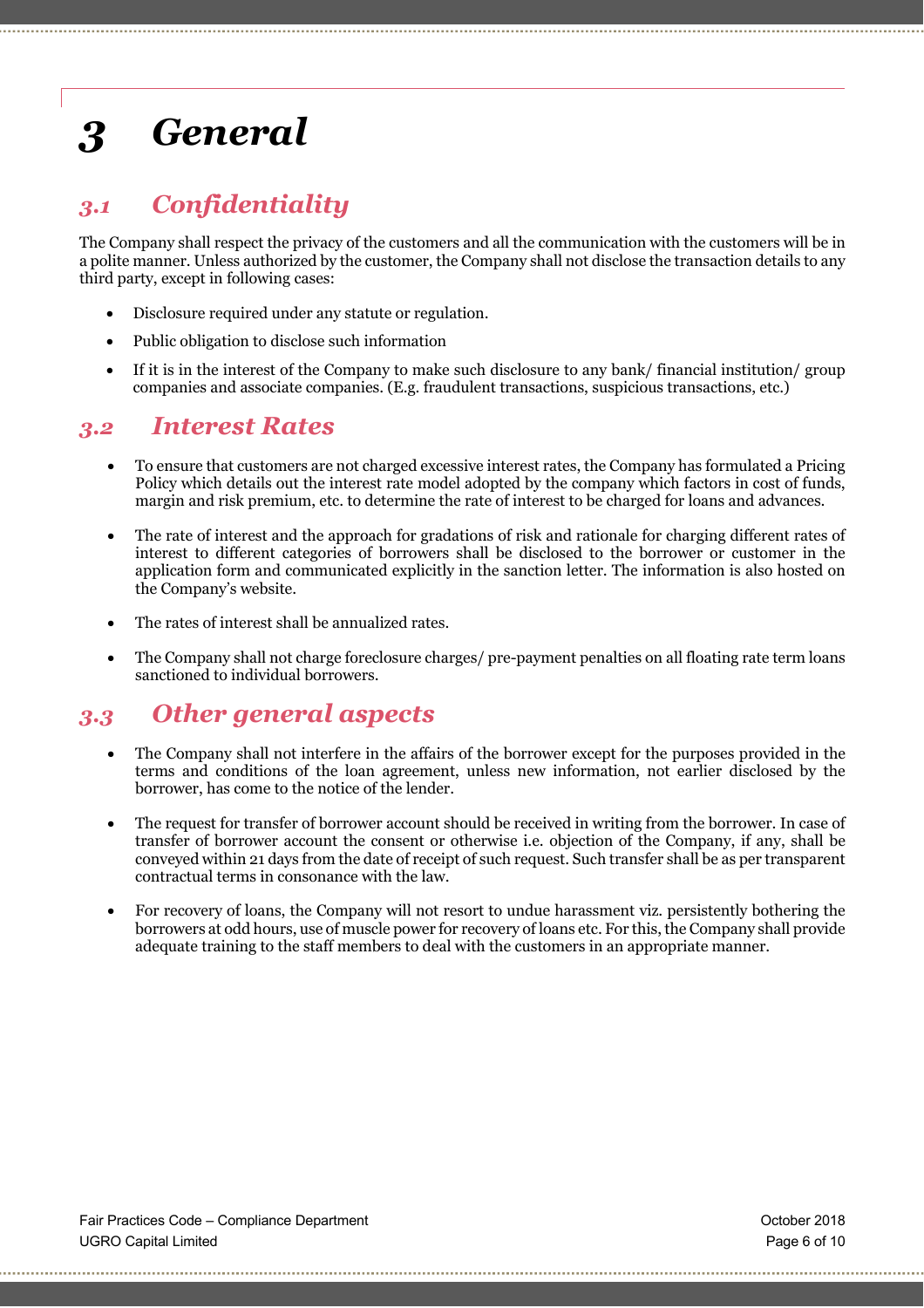### *4 Grievance Redressal*

- The Company believes in maintaining strong relationships with its customers and understands the importance of addressing complaints or grievances in an efficient manner. The Company has a robust grievance redressal mechanism to resolve customer disputes.
- The Company shall endeavor to resolve all the customer disputes within 7 days from the date of receipt of customer disputes.
- The Company has multiple channels of communication and following are modes through which customers can raise a complaint with us;
	- i. **Email –** Customer can write to us at customerservice@ugrocapital.com
	- ii. **Telephone –** Customer can call us on 022 4891 8686
	- iii. **Post –** Customer can write to us at UGRO Capital Limited, Equinox Business Park, Tower 3, Fourth Floor, Off BKC, LBS Road, Kurla, Mumbai, Maharashtra - 400070
- The customers can also contact our Grievance Redressal Officer, the details of whom are mentioned below:

| <b>Grievance Redressal Officer</b> | Mr. Rajiv Kumar                                                                                                               |
|------------------------------------|-------------------------------------------------------------------------------------------------------------------------------|
| Address                            | UGRO Capital Limited, Equinox Business Park, Tower 3, Fourth<br>Floor, Off BKC, LBS Road, Kurla, Mumbai, Maharashtra - 400070 |
| Tel.no.                            | 022 4891 8686                                                                                                                 |
| <b>Email ID</b>                    | customerservice@ugrocapital.com                                                                                               |

• If the customers are not satisfied with the resolution provided on their complaints, they may escalate their complaint to the 'Appellate Committee' for grievance redressal, in writing, at the below mentioned address:

| <b>Address</b> | Appellate Committee for Grievance Redressal                                                                            |
|----------------|------------------------------------------------------------------------------------------------------------------------|
|                | U GRO Capital, Equinox Business Park, Tower 3, Fourth Floor, Off<br>BKC, LBS Road, Kurla, Mumbai, Maharashtra - 400070 |

The detailed roles and responsibilities of the appellate committee have been laid down in the 'Appellate Committee' charter.

• If the grievances/ complaints are not redressed within a period of one month, the customer may appeal to the Officer in Charge of the Regional Office of DNBS of RBI.

| <b>Address</b>  | Reserve Bank of India               |
|-----------------|-------------------------------------|
|                 | RBI Byculla Office Building         |
|                 | Opp. Mumbai Central Railway Station |
|                 | Byculla, Mumbai-400 008             |
| Telephone No.   | $022 - 23028140$                    |
| Fax No.         | 23022024                            |
| <b>Email ID</b> | nbfcomumbai@rbi.org.in              |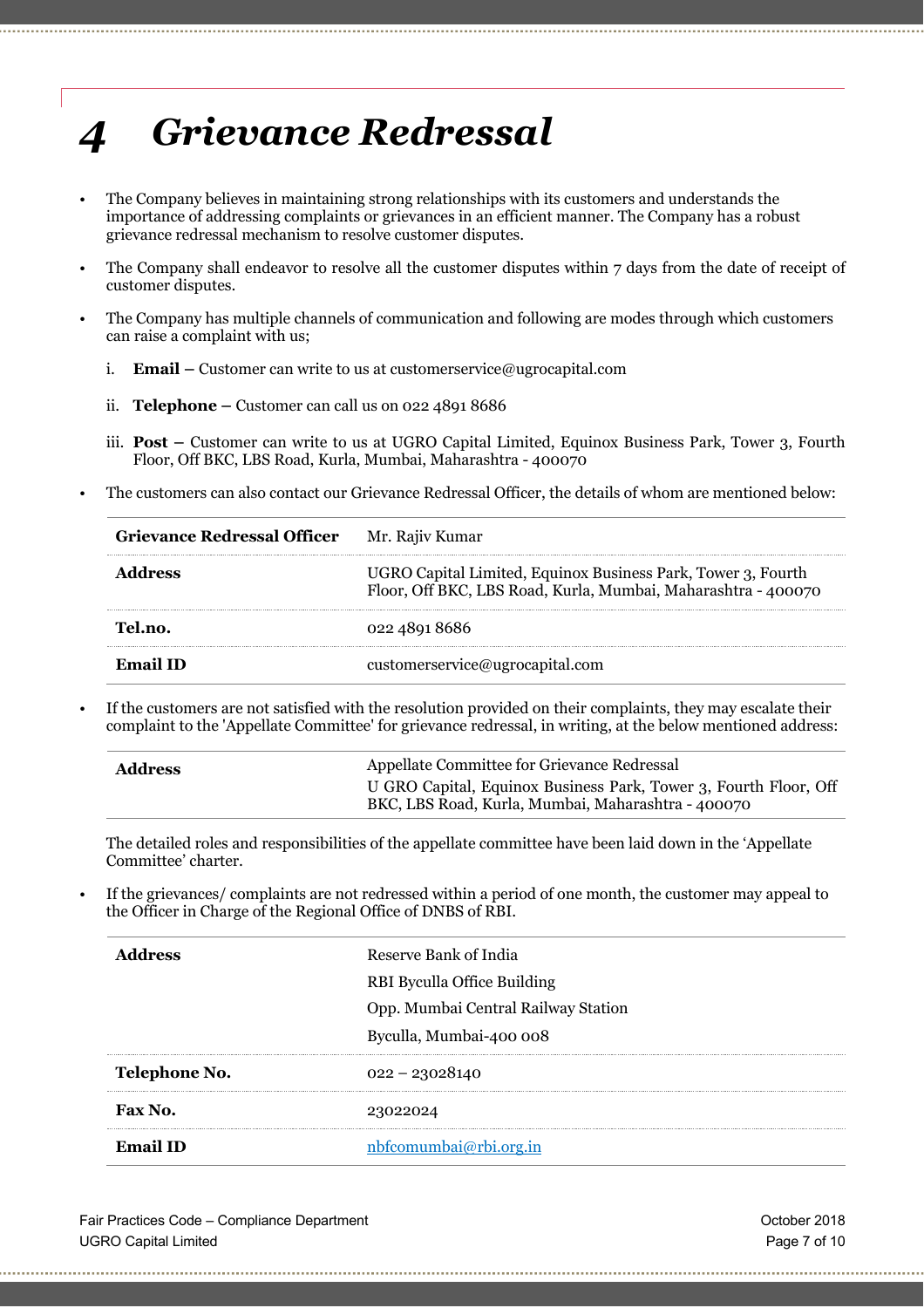- Pursuant to RBI guideline (RBI/2017-18/133 DNBR.PD.CC.No 091/03.10.001/2017-18 and RBI/2015-16/16 DNBR (PD) CC.No.054/03.10.119/2015-16), the Company has appointed the Grievance Redressal Officer as the Nodal Officer, and will have the following responsibilities,
	- Representing the company and furnishing information to the Ombudsman and the Appellate Authority in respect of complaints filed against the company.
	- Coordinating and liaising with the Customer Education and Protection Department (CEPD), RBI, Central Office.
- The name and contact details of the Grievance Redressal Officer / Nodal Officer, along with the name and contact details of the Ombudsman has been displayed at our branches and is hosted on the company's website.
- The compliance officer of the Company shall be responsible monitoring the email address of the grievance redressal division as designated by the Company for the purpose of registering complaints by customers.

#### **Responsibilities of Customer Care Team**

- The customer care team is responsible for the resolution of a grievance to the utmost satisfaction of the customers. They are also responsible to send an acknowledgement for the grievance with tentative timelines for resolution.
- If in case the grievance has not been resolved, the team is required to make the customers aware of the alternative avenues available to escalate the grievance.
- In any case, where the customers care team manager is not in unable to address a grievance, he may refer the case to the Grievance Redressal Officer.
- Once the grievance has been resolved, it is required to inform the customers within the defined timelines.